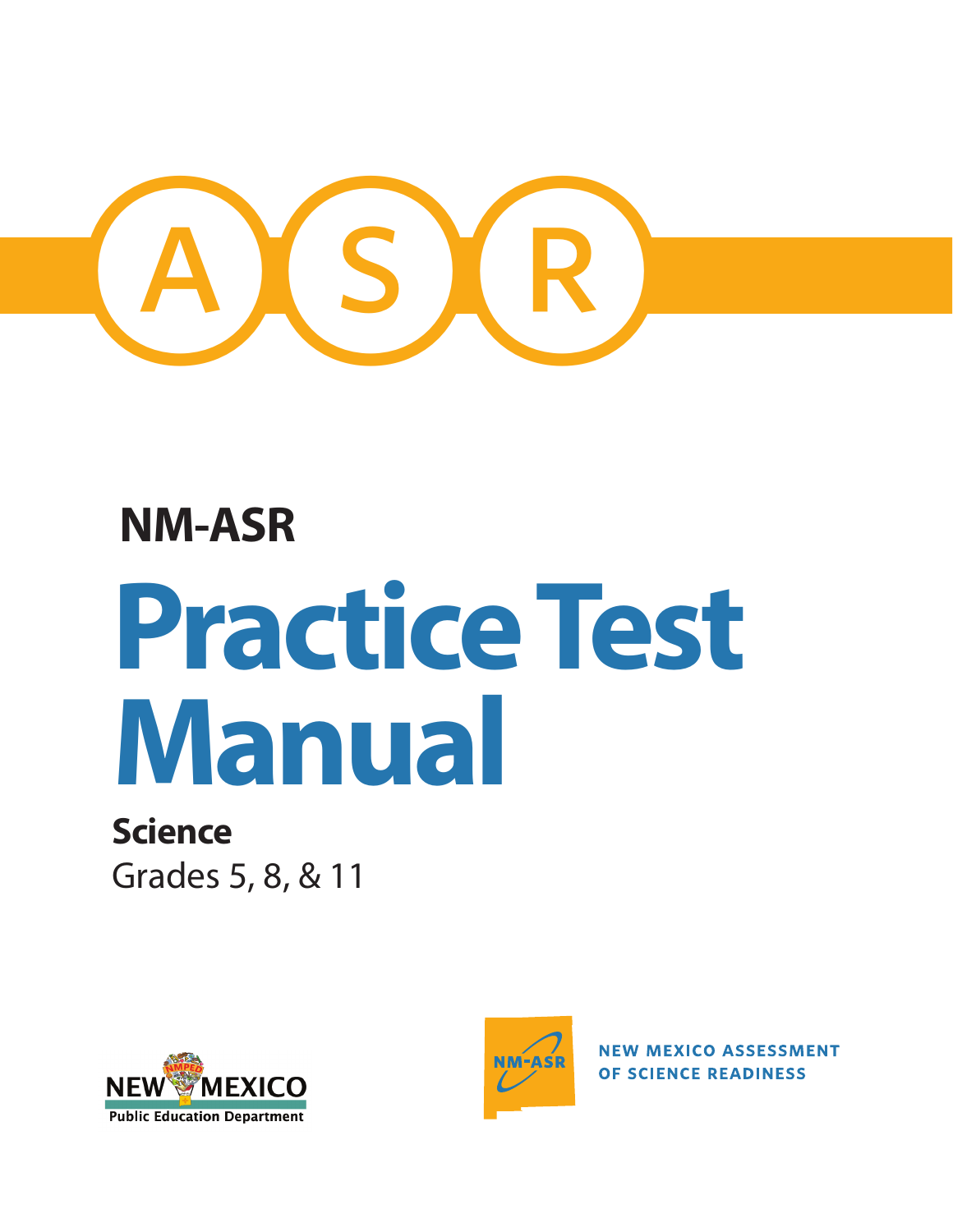## **Table of Contents**

| 1.1.2 Accessibility Features and Accommodations 1         |
|-----------------------------------------------------------|
|                                                           |
|                                                           |
|                                                           |
| 1.4 PBT Practice Test Directions and Scripts (English) 10 |
| 1.5 PBT Practice Test Directions and Scripts (Spanish) 12 |
|                                                           |



#### **Content and Copyright Information**

This manual was developed by Cognia™ under a contract with the New Mexico Public Education Department (PED) to develop, administer, score, and create reports for the New Mexico Assessment of Science Readiness. While the PED has reviewed this manual and posted it on its website, Cognia is responsible for the editorial and technical content.

© 2021 by New Mexico Public Education Department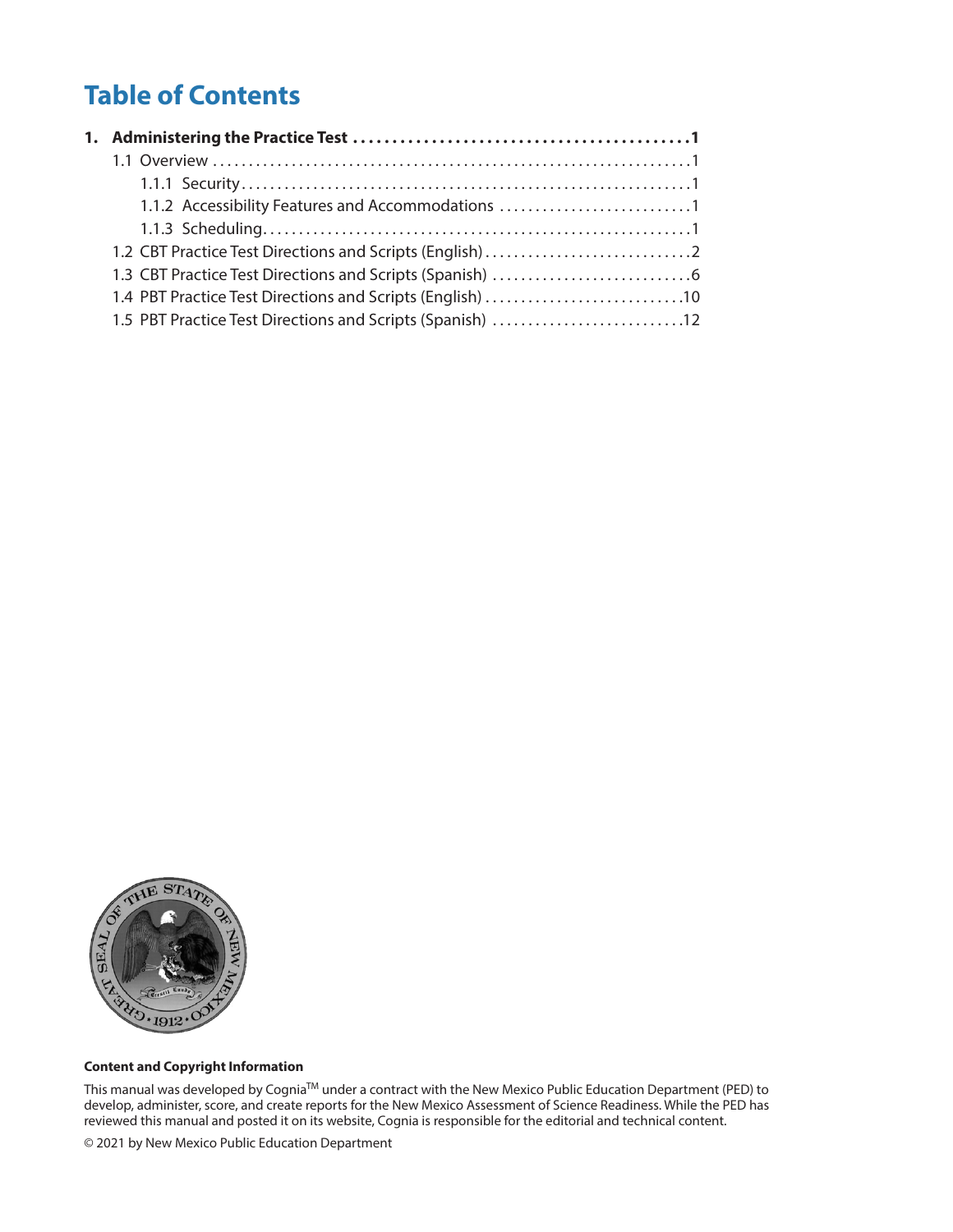## <span id="page-2-0"></span>**1. Administering the Practice Test**

## **1.1 Overview**

Administering the practice tests is an important preparation step for both administration staff and students. The practice tests allow students and staff to become familiar with the format and types of questions they will see on the New Mexico Assessment of Science Readiness (NM-ASR) operational test.

Both computer-based and paper-based practice tests are available. Computer-based practice tests contain test items that help familiarize students with computer-based testing tools and the process for identifying and responding to different item types on the testing devices.

## **1.1.1 Security**

The practice tests are accessed using a web browser. Login IDs and passwords are not required. Users simply select the desired test from a drop-down menu.

Test administrators may answer any questions the students have while they are working on the practice test. During the NM-ASR operational test, assistance will be limited to repeating directions and helping orient students to the test materials.

## **1.1.2 Accessibility Features and Accommodations**

The practice tests are available in English and Spanish. All accessibility features and accommodations available on the NM-ASR operational test are also available on the practice tests, including Text-to-Speech.

## **1.1.3 Scheduling**

School Test Coordinators will provide instructions for administering the practice tests. The practice test comprises three sessions, each of which is estimated to take 35–40 minutes. Throughout the school year, students should be provided access to the practice tests. Students with accommodations may need additional practice time to become familiar with all computer-based testing features.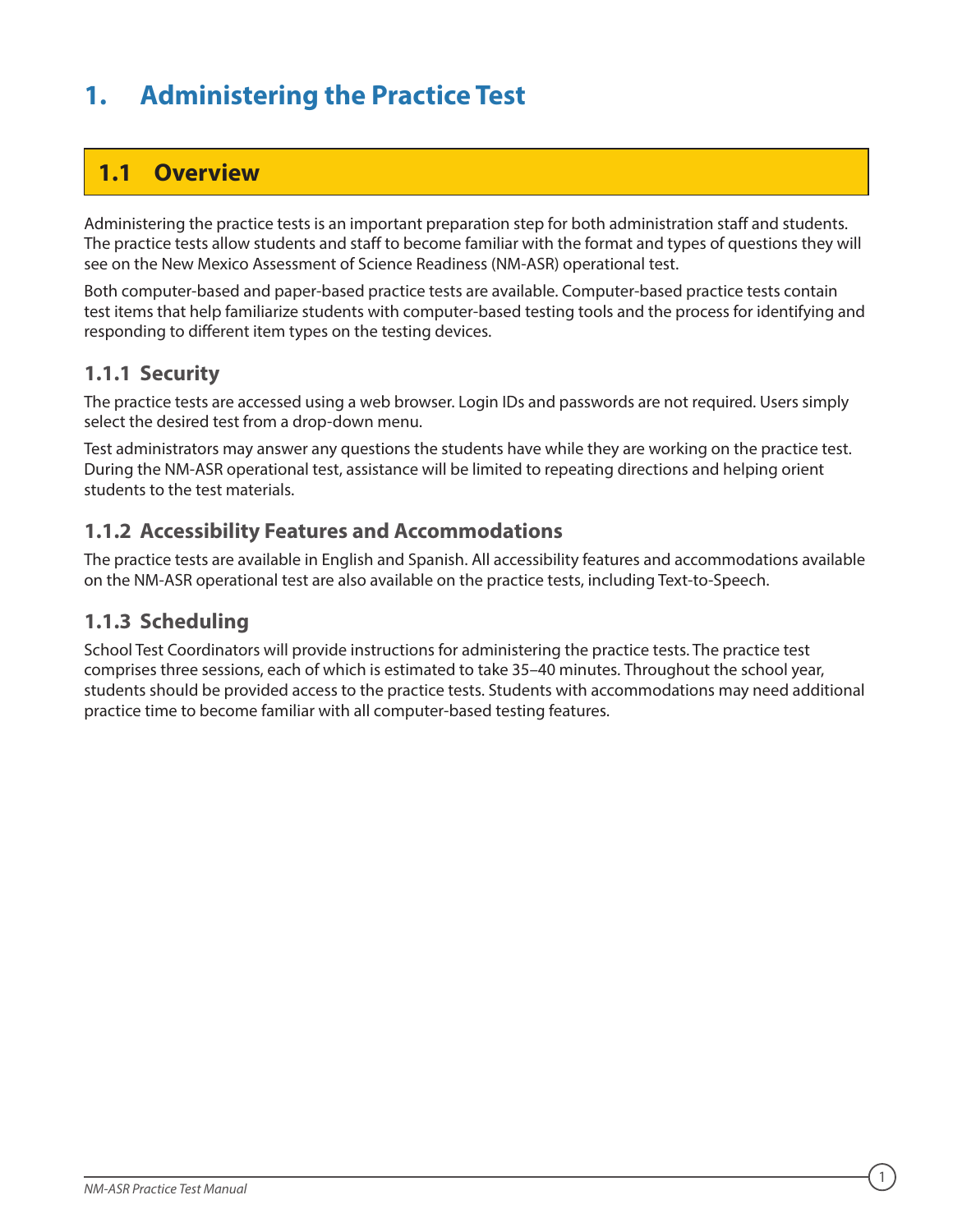## <span id="page-3-0"></span>**1.2 CBT Practice Test Directions and Scripts (English)**

Instruct students to open their browsers and navigate to the sign-in screen at [nmpracticetest.cognia.org/](https://nmpracticetest.cognia.org/student/login) [student/login.](https://nmpracticetest.cognia.org/student/login) Instruct students to select the appropriate English version practice test—grade 5, 8, or 11 from the drop-down menu and click *Go*.

**SAY We will now begin a practice test for the New Mexico Assessment for Science Readiness (NM-ASR).**

**The practice test has the same kinds of questions that you will see on the real test, but your answers to questions on this practice test do not count toward your NM-ASR score.**

**Additionally, this practice test will allow you to use the online tools that you will see on the real test.** 

**SAY Click the blue button that says** *Session [#]***.** [Say the number of the session you are administering: 1, 2, or 3.]

**Because this is a practice test, you should now see an Options screen showing different accessibility options. On the actual NM-ASR, you will only see this screen if you have been assigned an accessibility feature or accommodation.** [Pause to make sure students are on the correct screen. Note that for the operational test, if a student has the Allow Accessibility Mode option, you will need to enter the proctor password on the options page.]

**SAY Click the** *Continue* **button. The page you are on should be titled "Session [#] Directions." Follow along as I read them aloud.** 

**"Welcome to the New Mexico Assessment of Science Readiness (NM-ASR) practice test!** 

**This is Session [#]. You should complete all items in this session.**

**Use the navigation buttons to move to the next question or to go back to the previous question in each session.** 

**Each question will have specific directions explaining how to answer. For some questions, you may need to choose more than one correct answer.**

**Each open-ended response question will be followed by a text box. Type your response in the box.** 

**Sometimes information you will need to answer questions will be shown on the left side of the screen. Be sure to read all the information, then answer the questions on the right side of the screen. Sometimes you will need to use the scroll bar to see all the content in a question. Be sure that you have seen the entire question before you respond."** 

**Are there any questions?** [If there are any procedural questions, reread the directions pertaining to the question.]

**SAY Now click the** *Continue* **button and we will go over some tools and navigation instructions together. The first question in Session [#] should be showing on your screen. Look at the buttons on the bottom right of the screen.**

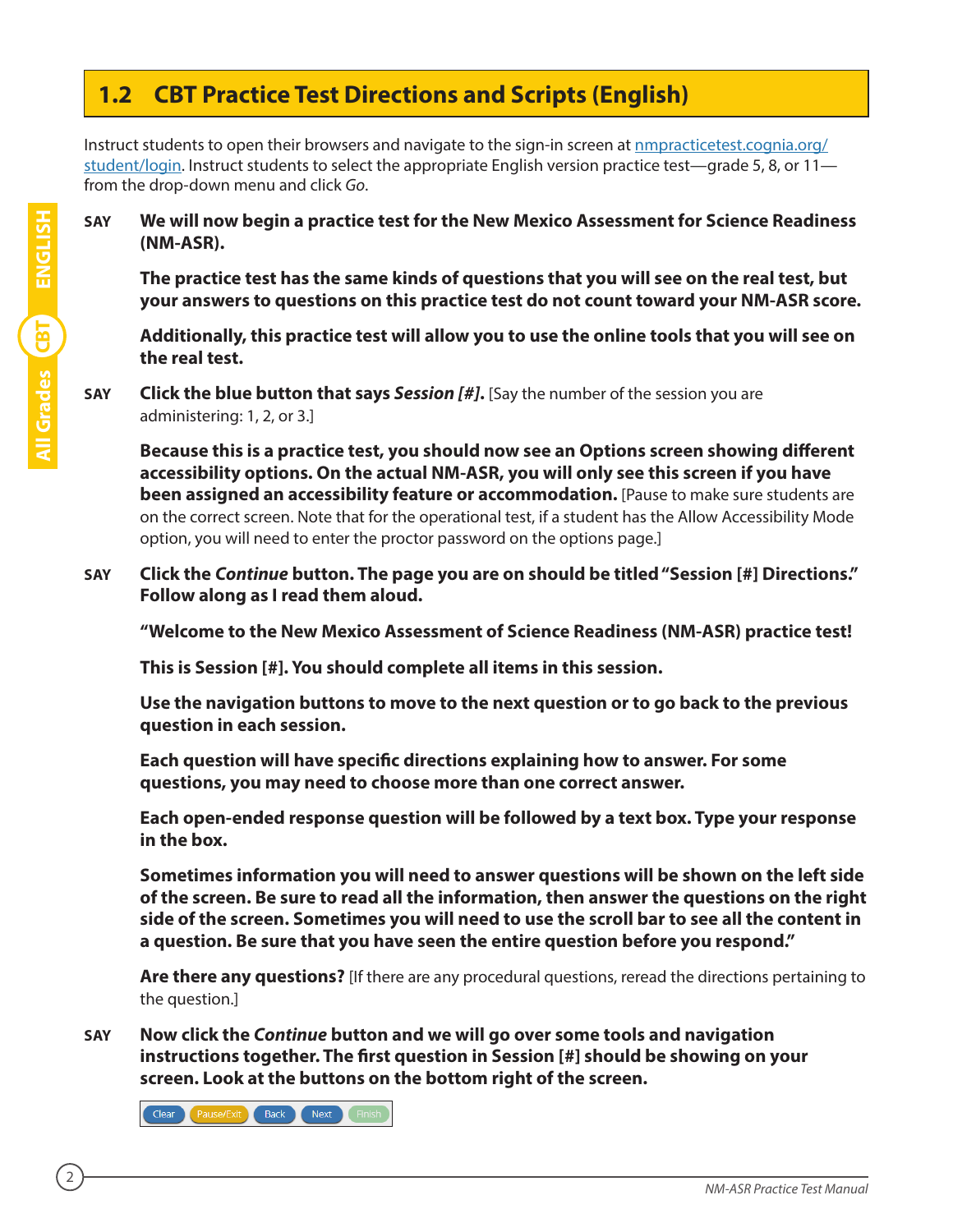**SAY These are your navigation buttons.** *Clear* **will clear your answers for the questions on the page. If you click this button, you will be asked if you are sure you want to clear the current question.** 

*Pause/Exit* **will take you to another screen, where you will have the option to pause the test, exit the test, or cancel. If you select** *Pause Test***, a timer will begin to count down from 60 minutes. To return to your test within that 60 minutes, enter the password "practice" and click** *Resume***. Any sketch or highlighting you did before pausing will still be there when you resume. If you do not return within 60 minutes after pausing, or if you select** *Exit Test***, you will be exited from the test. Any sketch or highlighting will be deleted. To resume testing, you will need to log in again by selecting the correct practice test from the drop-down menu on the sign-in screen.**

**Clicking the** *Next* **button will take you to the next question. Click the** *Next* **button now. Clicking the** *Back* **button will take you to the previous item. Click the** *Back* **button now. You can bookmark any item to go back to later by clicking on the star next to the item number in the upper left of the screen, next to the question number. Click this star now.**

**Another way to navigate through the form is by using the Test Map. You can access the Test Map by clicking the down arrow next to the question number at the top left of the screen. Click this arrow now.**

**The Test Map is a visual representation of all of the questions on the test. Answered questions will appear blue; questions you have viewed, but not answered are red; bookmarked questions have a yellow star next to them; and questions that have not been visited are gray. (Notice that you have a bookmarked question.) Clicking a question number will take you directly to that question on the test. You can also pause or return to the test from the Test Map.**

**Click the first question number on your test map. You are now back to the first question in Session [#]. Click the bookmark star to remove the bookmark.**

**In the lower-left corner is your toolbox. There you will see several tools available to use on this test.**



**The Answer Eliminator tool looks like lines with an X over them. This tool allows you to put a red X through answer choices on multiple choice items. Click the tool to enable it. Click it again to disable it.**



 **The Notepad tool looks like a pencil and a pad of paper. You can use the Notepad tool to make notes, plan your response, or work out science questions. You can also copy and paste from the Notepad into the constructed-response answer space. Notes typed in the Notepad tool will NOT be saved or scored, so you must type your answer in the designated answer space.**

**Click the Notepad tool now. You can move the Notepad by clicking in the dark band at the bottom and dragging to the new location. You can also resize the Notepad by clicking the right corner of the band and dragging out or in. Click the "X" in the upperright corner of the Notepad tool to close it.**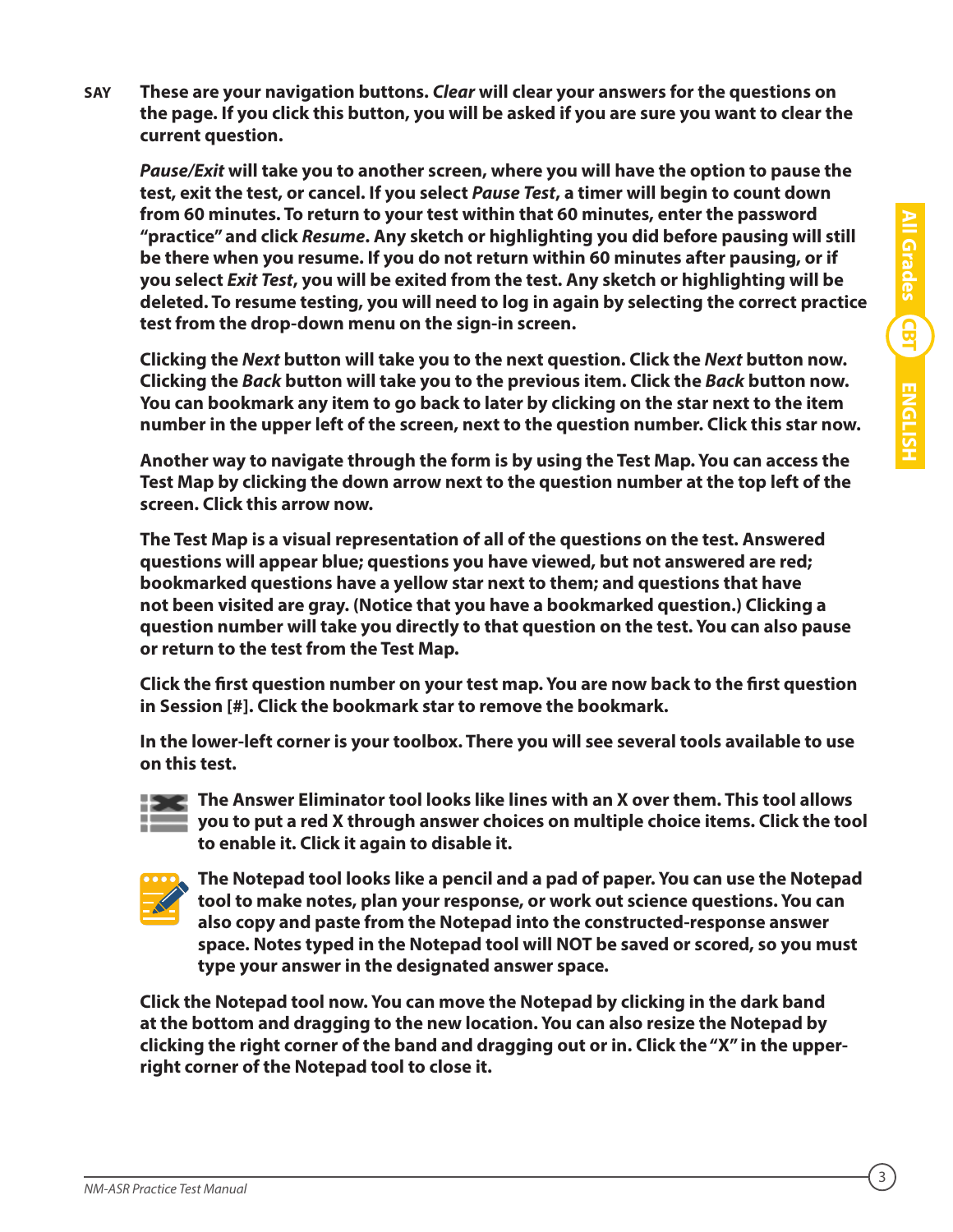## abc

 **The Line Reader tool has the letters "abc." This tool provides a small window that you can move up and down the page to cover some of the words to help with reading. You can also resize it to add more white space or more gray space.**



 **The Sketch tool looks like a pencil. Clicking on it will open a toolbox containing several colored pencils, an eraser, and a highlighter. Use this tool to highlight parts of the passage or question that you want to stand out. Do not use it to write your answers. Click this tool now.** 



**Now, click the yellow highlighter and highlight a word in the item. Now click the blue pencil and circle a word in the item. You can erase** 

**the marks you just made by clicking the eraser and then clicking the mark. Click the "X" in the upper right corner of the tool to close the Sketch tool.**



 **The Text Highlight tool looks like a highlighter. This tool will allow you to select specific words you want to highlight.**



 **From the pop-up menu, you can choose to highlight text or use the eraser to remove some or all of the highlighted text.**

## $\bullet$  [For Grade 11 only, say the following.]



 **The References tool looks like a sheet of paper. Clicking on it will bring up a periodic table reference sheet that you may use as needed.** 

 **The pop-up glossary looks like a small book. You can click on the book**  nited States. Many **this ecosystem<sup>** $\equiv$ **</sup>. Som to open a pop-up glossary that will provide you with the definition of** d surrounding the pond the word.

**When you come to the last item in the test, you will see the** *Finish* **button on the bottom right of the screen. Once you have answered the last item, click** *Finish* **to be taken to the Summary Page.**



**The Summary Page, like the Test Map, visually identifies the number of completed questions, unanswered questions, and bookmarked questions. You may click any question to return directly to that specific question or click** *Return to test* **to go back to the last question in the test.**

**When you have answered all of the questions, click** *Turn In***.**

## Turn In

**Are there any questions about available tools and navigation?** [If there are any procedural questions, reread the directions pertaining to the question.]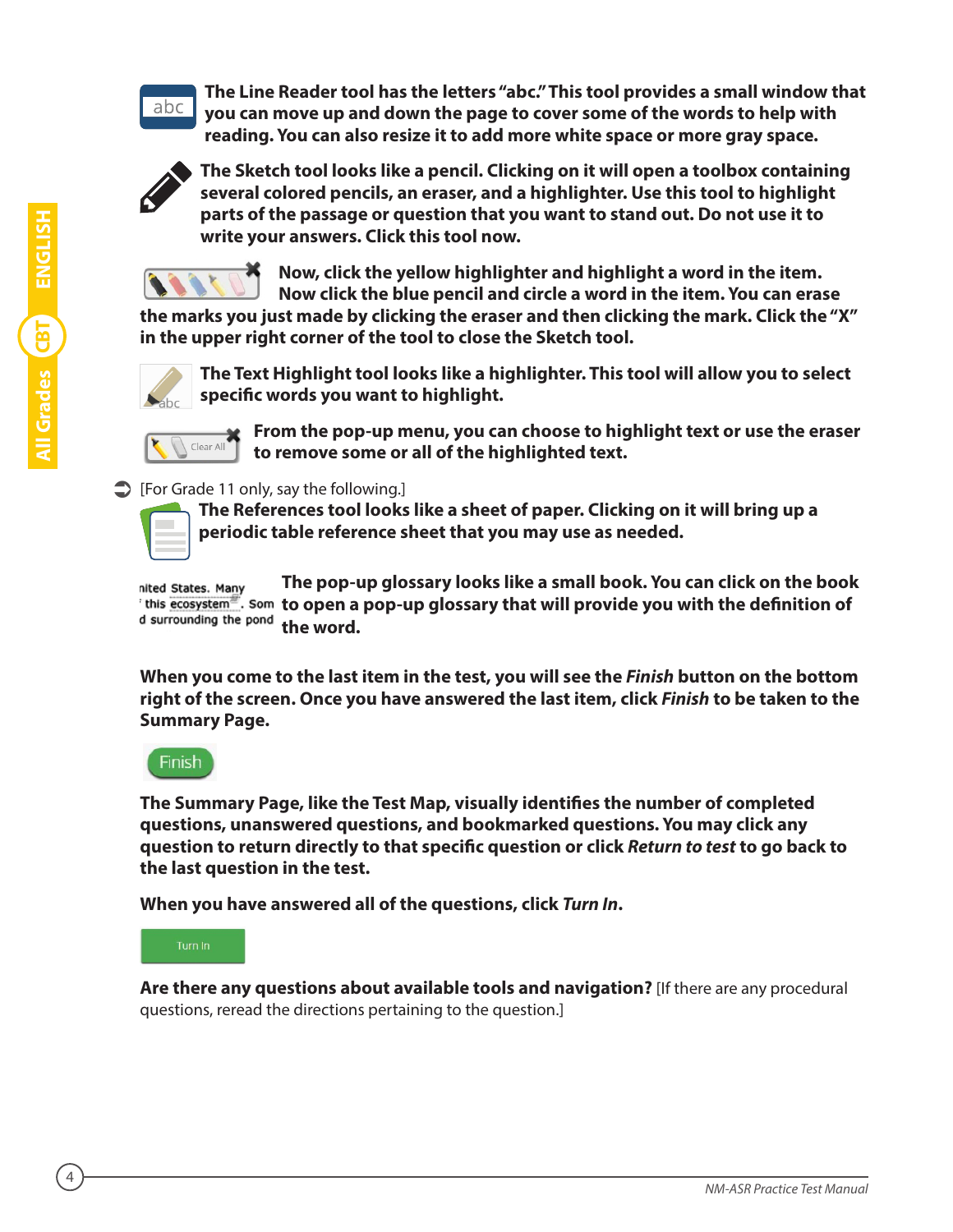## **SAY Begin with the first question in Session [#]. Work until you reach the end of this session.**

**You may go back to any of the questions in this session to review your answers. Does everyone understand what to do?** [If there are any procedural questions, reread the directions pertaining to the question.]

**SAY You will have as much time as you need to answer the questions in this session. If you are not sure about the answer to a question, do the best you can.**

**When you are finished with this session,** *Turn In* **your test. Then you may sit quietly or read a book at your desk. Are there any questions?** [If there are any procedural questions, reread the directions pertaining to the question.]

## **SAY You may begin.**

You may assist students during the practice test session. Be sure that students in your group clearly understand how to navigate between questions, answer the different types of questions, bookmark and unbookmark questions, and use the rest of the basic tools.

During this session, you may answer any questions the students have while they are working. During actual NM-ASR sessions, assistance will be limited to helping with technology issues and repeating directions. When students turn in the practice test, they will see their score and can select each item to see the correct answer. Constructed response items will not be scored.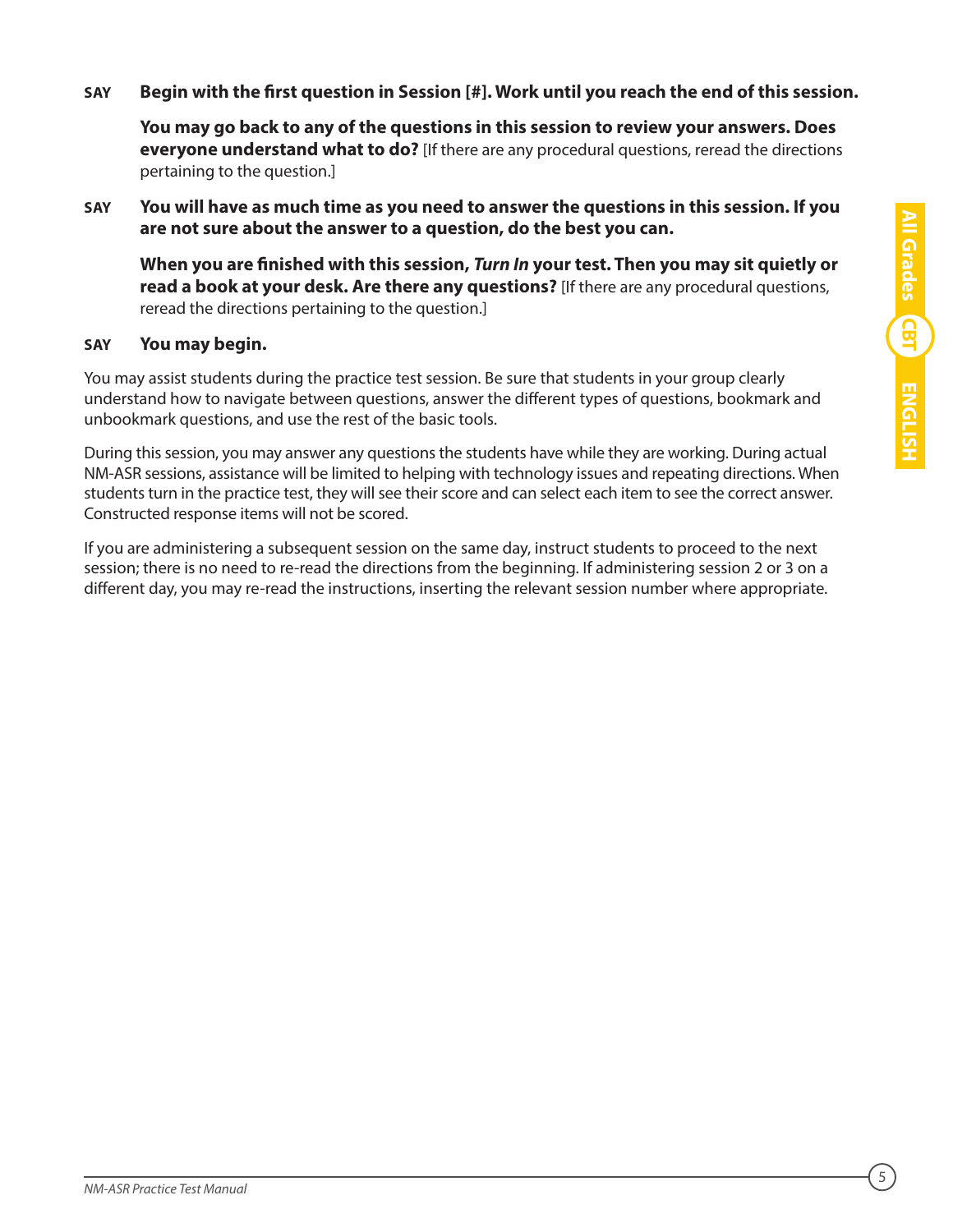## <span id="page-7-0"></span>**1.3 CBT Practice Test Directions and Scripts (Spanish)**

Instruct students to open their browsers and navigate to the sign-in screen at **[nmpracticetest.cognia.org/](https://nmpracticetest.cognia.org/student/login)** [student/login.](https://nmpracticetest.cognia.org/student/login)

Instruct students to select **Español** from the drop-down box in the lower left corner of the sign-in screen. This must be selected before the students log into the Spanish version of the practice test.



Next instruct students to select the appropriate Spanish version practice test—grade 5, 8, or 11—from the drop-down menu and click *Go*.

## **SAY Ahora comenzaremos la prueba de práctica para La Evaluación de preparación en ciencias de Nuevo México (NM-ASR por sus siglas en inglés).**

**La prueba de práctica tiene el mismo tipo de preguntas que verán en el examen real pero sus respuestas a estas preguntas en esta prueba no afectarán su calificación en la evaluación de NM-ASR.**

**Además, esta prueba de práctica les permitirá usar las herramientas en línea que verán en el examen real.** 

**Hagan clic en el botón azul que dice** *Sesión [#]***.** [Say the number of the session you are administering: 1, 2, or 3.]

**Debido que esta es una prueba práctica, ahora deberías ver una pantalla de Opciones que muestra diferentes opciones de accesibilidad. En la prueba de práctica para La Evaluación de preparación en ciencias de Nuevo México (NM-ASR por sus siglas en inglés) propiamente dicha solo verás esta pantalla si se te ha asignado una función de accesibilidad o adaptación.** [Pause to make sure students are on the correct screen. Note that for the operational test, if a student has the Allow Accessibility Mode option, you will need to enter the proctor password on the options page.]

## **SAY Hagan clic en el botón de** *Continuar***.**

**La página en la que se encuentran debe llamarse "Sesión [#], Instrucciones". Vayan siguiéndolas mientras que yo las leo en voz alta.** 

**"Te damos la bienvenida a la Evaluación de Preparación en Ciencias de Nuevo México (NM-ASR, por sus siglas en inglés).**

**Esta es la sesión [#]. Debes contestar todas las preguntas de esta sesión.**

**Usa los botones de navegación para pasar a la siguiente pregunta o para regresar a la pregunta anterior en cada sesión.** 

**Cada pregunta tendrá instrucciones específicas para responder. En algunas preguntas, puede ser que necesites elegir más de una respuesta correcta.**

**Cada pregunta de respuesta abierta tendrá un recuadro para escribir la respuesta. Escribe tu respuesta en el recuadro.**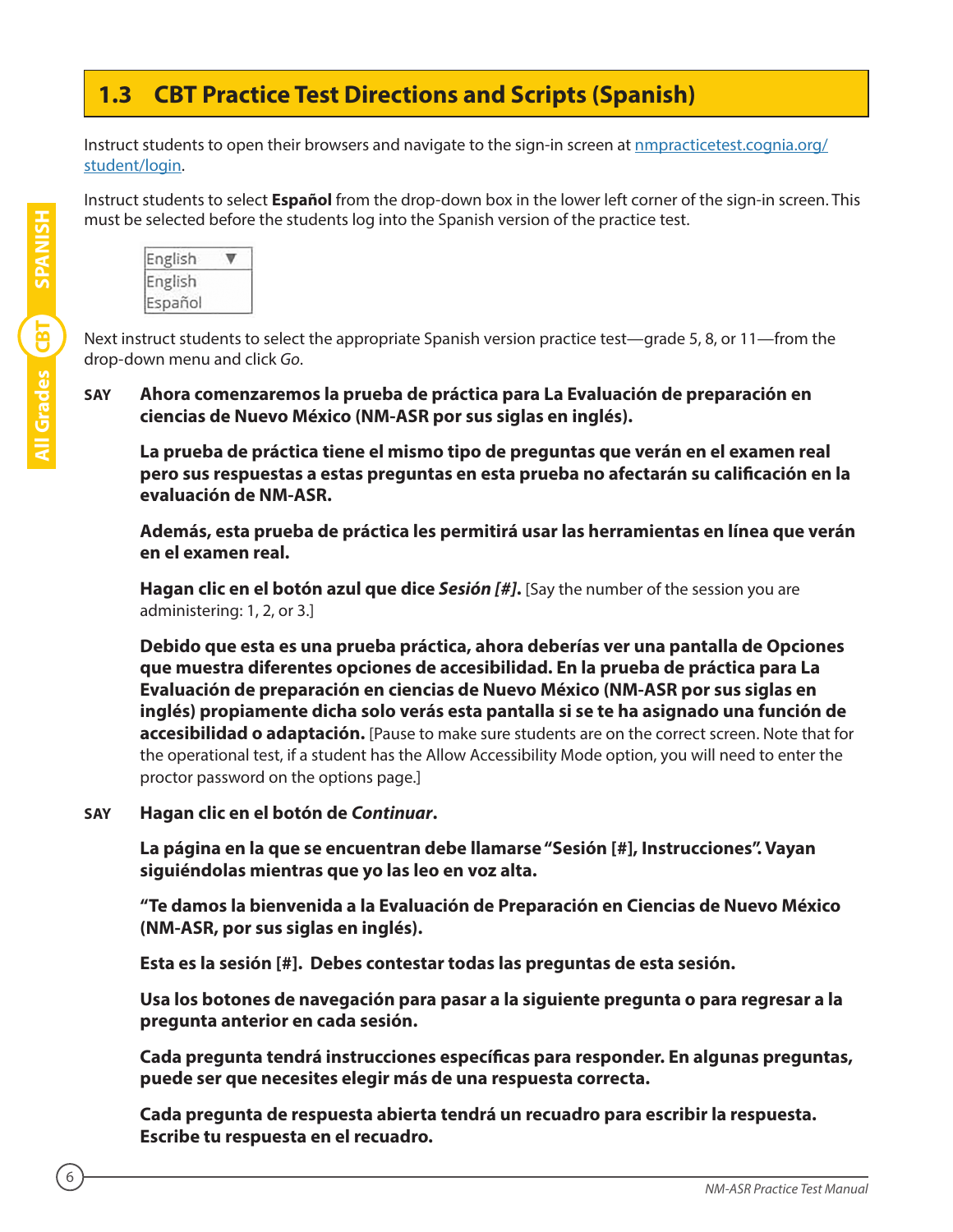**Algunas veces la información que necesitarás para responder a las preguntas se mostrará en el lado izquierdo de la pantalla. Asegúrate de leer toda la información, luego responde a las preguntas en el lado derecho de la pantalla. Algunas veces necesitarás usar la barra de desplazamiento para ver todo el contenido de una pregunta. Asegúrate de que has visto toda la pregunta antes de responder."**

**¿Tienen alguna pregunta?** [If there are any procedural questions, reread the directions pertaining to the question.]

**SAY Ahora, hagan clic en el botón de** *Continuar***, y veremos algunas de las herramientas y las instrucciones de navegación juntos. La primera pregunta en la Sesión [#] debe aparecer en sus pantallas ahora. Vean los botones de la parte inferior derecha de la pantalla.**

Borrar Pausar/Salir Regresar Seguir Termina

**Éstos son sus botones de navegación. El de** *Borrar* **borrará sus respuestas a las preguntas en la página. Si hacen clic en este botón, se les preguntará si están seguros de que quieren borrar esa pregunta.** 

**El botón de** *Pausar/Salir* **los llevará a otra pantalla donde tendrán la opción de pausar, salir de la prueba o cancelar la prueba. Si seleccionan** *Pausar la prueba***, un cronómetro comenzará a contar 60 minutos. Para volver a la prueba dentro de esos 60 minutos, hagan clic en** *Reanudar***. Cualquier bosquejo o dibujo que hayan hecho o cualquier texto que hayan resaltado antes de parar la prueba todavía estará ahí cuando continúen. Si no vuelven a la prueba dentro de los 60 minutos siguientes al momento en que pararon la prueba o si seleccionan** *Salir de la prueba***, saldrán de la prueba. Cualquier bosquejo o dibujo que hayan hecho o texto que hayan resaltado se borrará. Para reanudar la prueba, deberán iniciar su sesión nuevamente seleccionando la prueba de práctica correcta del menú desplegable en la pantalla de inicio de sesión.** 

**Hacer clic en el botón de** *Seguir* **los llevará a la pregunta siguiente. Hagan clic en el botón de** *Seguir* **ahora. Hacer clic en el botón de** *Regresar* **los llevará a la pregunta anterior. Hacer clic en el botón de** *Regresar* **ahora. Ustedes pueden añadir a sus favoritos cualquier pregunta para regresar a ella más tarde haciendo clic en la estrella que aparece enseguida del número de la pregunta en la parte superior izquierda de la pantalla. Hagan clic en la estrella ahora.** 

**Otra manera de navegar por la prueba es utilizando el Mapa de la prueba. Ustedes pueden acceder al Mapa de la prueba haciendo clic en la flecha que está apuntando hacia abajo enseguida del número de la pregunta en la parte superior izquierda de la pantalla. Hagan clic en la flecha ahora.**

**El Mapa de la prueba es una representación visual de todas las preguntas del examen. Las preguntas ya contestadas aparecerán en azul; las que ya han visto, pero que no han contestado, en rojo; las añadidas a sus favoritos tendrán una estrella amarilla a un lado; y las que no han visto aún aparecerán en gris (observen que tienen una pregunta añadida a sus favoritos). Al hacer clic en el número de una pregunta, eso los llevará directamente a esa pregunta de la prueba. También pueden hacer una pausa o regresar a la prueba desde el Mapa de la prueba.**

**Hagan clic en el número de la primera pregunta en su mapa de la prueba. Ahora ya está otra vez en la primera pregunta de la Sesión [#]. Hagan clic en la estrella de sus favoritos para borrarla.**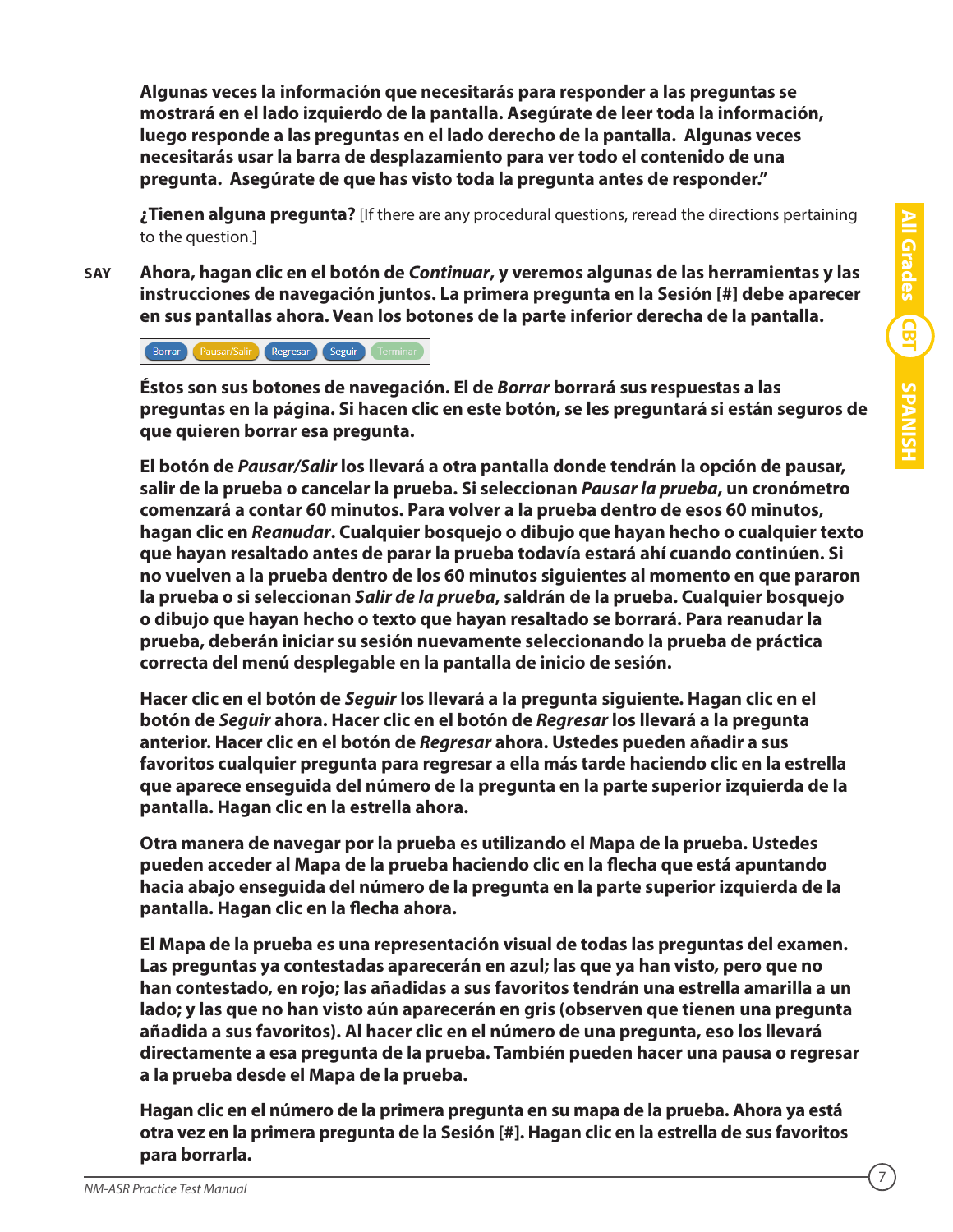**En la esquina inferior izquierda encontrarán su caja de herramientas. Allí verás varias herramientas disponibles para usar en esta prueba.**



 **La herramienta para eliminar la respuesta muestra unas líneas con una X<br>Sobre ellas. Esta herramienta les naturalits de la proprieta de la proprieta de la proprieta de la proprieta d sobre ellas. Esta herramienta les permite poner una X en rojo en las opciones de respuesta en preguntas de opción múltiple. Hagan clic en la herramienta ahora para activarla. Después hagan clic en la opción de respuesta "A". Una X en rojo aparecerá sobre la respuesta elegida y no podrán seleccionarla como la respuesta correcta. Si cambian de opinión, pueden quitar la X en rojo haciendo clic en ella. Hagan clic en la opción de respuesta "A" ahora para quitar la X en rojo. Cuando estén listos para seleccionar la respuesta correcta, primero deberán hacer clic en la herramienta para eliminar respuestas en la barra de herramientas para desactivarla. Hagan clic en la herramienta ahora.** 



 **La herramienta Libretas de notas se parece a un lápiz y una libreta de papel. Pueden usar la herramienta de la libreta para escribir notas, planificar su respuesta o resolver las preguntas de ciencias. También pueden copiar y pegar el contenido de la libreta en el espacio de respuesta para las preguntas abiertas. Los apuntes que hagan en la herramienta de la libreta de notas NO se guardarán ni se calificarán, así que tienen que escribir su respuesta en el espacio designado.**

**Hagan clic en la herramienta de la libreta de notas ahora. Pueden mover la libreta haciendo clic en la línea oscura que aparece en la parte de abajo de la libreta y arrastrándola a su nueva ubicación. También pueden cambiar el tamaño de la libreta haciendo clic en la esquina derecha de la línea oscura y arrastrándola hacia adentro o hacia afuera. Hagan clic en la "X" que aparece en la esquina superior derecha de la herramienta de la libreta de notas para cerrarla.**



 **La herramienta Regla de lectura tiene las letras "abc". Esta herramienta proporciona una pequeña ventana que puedes mover hacia arriba y hacia abajo de la página para cubrir algunas de las palabras y ayudarles a leer. También pueden cambiar su tamaño para agregar más espacio en blanco o más espacio en gris.**



 **La herramienta de Dibujo se parece a un lápiz. Al hacer clic en ella, se abrirá una caja de herramientas que contiene varios lápices de colores, un borrador y un marcador. Usa esta herramienta para resaltar partes del párrafo o pregunta que deseas destacar. No la uses para escribir tus respuestas. Hagan clic en esta herramienta ahora.** 

**Ahora, hagan clic en el marcador amarillo y marquen una palabra en la pregunta. Ahora hagan clic en el lápiz azul y encierren en un círculo en una palabra de la pregunta. Pueden borrar las marcas que acaban de hacer haciendo clic en el borrador y luego haciendo clic la marca. Hagan clic en la "X" en la esquina superior derecha de la herramienta para cerrar la herramienta de Dibujo.**



 **La herramienta Resaltar el texto se parece a un marcador. Esta herramienta les permitirá seleccionar palabras específicas que quieran resaltar.**



 **Desde el menú que aparece cuando hacen clic en esta herramienta pueden resaltar el texto o usar el borrador para eliminar una parte o todo el texto resaltado.**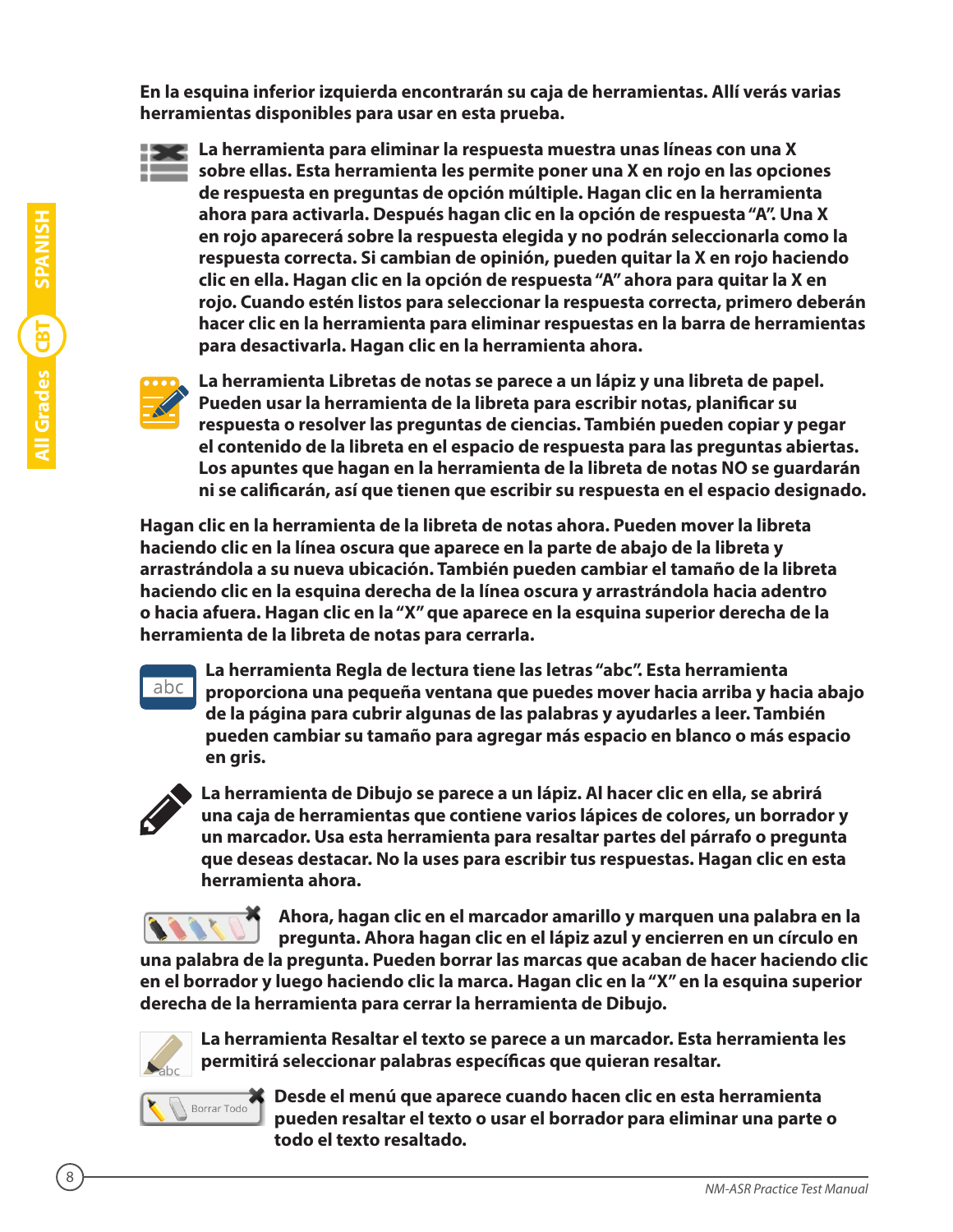#### $\triangleright$  [For Grade 11 only, say the following.]

 **La herramienta Referencias se parece a una hoja de papel. Al hacer clic en ella, aparecerá la tabla periódica que pueden usar según sea necesario.** 

nited States. Many this ecosystem<sup>27</sup>. Som

 **Además de estas herramientas, algunas palabras en la prueba pueden tener un pequeño libro al lado. Pueden hacer clic en el libro para**  d surrounding the pond abrir un glosario emergente que les proporcionará la definición de la **palabra.**

**Cuando lleguen a la última pregunta de la prueba, verán el botón de** *Terminar* **en la parte inferior derecha de la pantalla. Una vez que hayan contestado la última pregunta, hagan clic en** *Terminar* **para ir a la Página de resumen.**

Terminar

**Esta página, igual que el Mapa de la prueba, identifica visualmente el número de preguntas contestadas, preguntas sin contestar y preguntas añadidas a sus favoritos. Pueden hacer clic en cualquier pregunta para regresar directamente a esa pregunta específica, o pueden hacer clic en** *Regresar a la prueba* **para volver a la última pregunta del examen.**

**Cuando hayan contestado todas las preguntas, hagan clic en** *Entregar***.**

#### Entregar

**¿Tienen alguna pregunta sobre las herramientas disponibles y la navegación?** [If there are any procedural questions, reread the directions pertaining to the question.]

**SAY Comiencen con la primera pregunta en la Sesión [#]. Trabajen hasta llegar al final de esta sesión.**

**Ustedes pueden regresar a cualquiera de las preguntas de esta sesión para revisar sus respuestas. ¿Todos entienden lo que tienen qué hacer?** [If there are any procedural questions, reread the directions pertaining to the question.]

**SAY Ustedes tendrán todo el tiempo que necesiten para responder a las preguntas de esta sesión. Si no están seguros de la respuesta a una pregunta, hagan su mejor esfuerzo.**

**Cuando hayan terminado con esta sesión, hagan clic en** *Entregar***. Luego pueden sentarse en silencio o leer un libro en su escritorio sin hacer ruido. ¿Tienen alguna pregunta?** [If there are any procedural questions, reread the directions pertaining to the question.]

#### **SAY Pueden comenzar.**

You may assist students during the practice test session. Be sure that students in your group clearly understand how to navigate between questions, answer the different types of questions, bookmark and unbookmark questions, and use the rest of the basic tools.

During this session, you may answer any questions the students have while they are working. During actual NM-ASR sessions, assistance will be limited to helping with technology issues and repeating directions. When students turn in the practice test, they will see their score and can select each item to see the correct answer. Constructed response items will not be scored.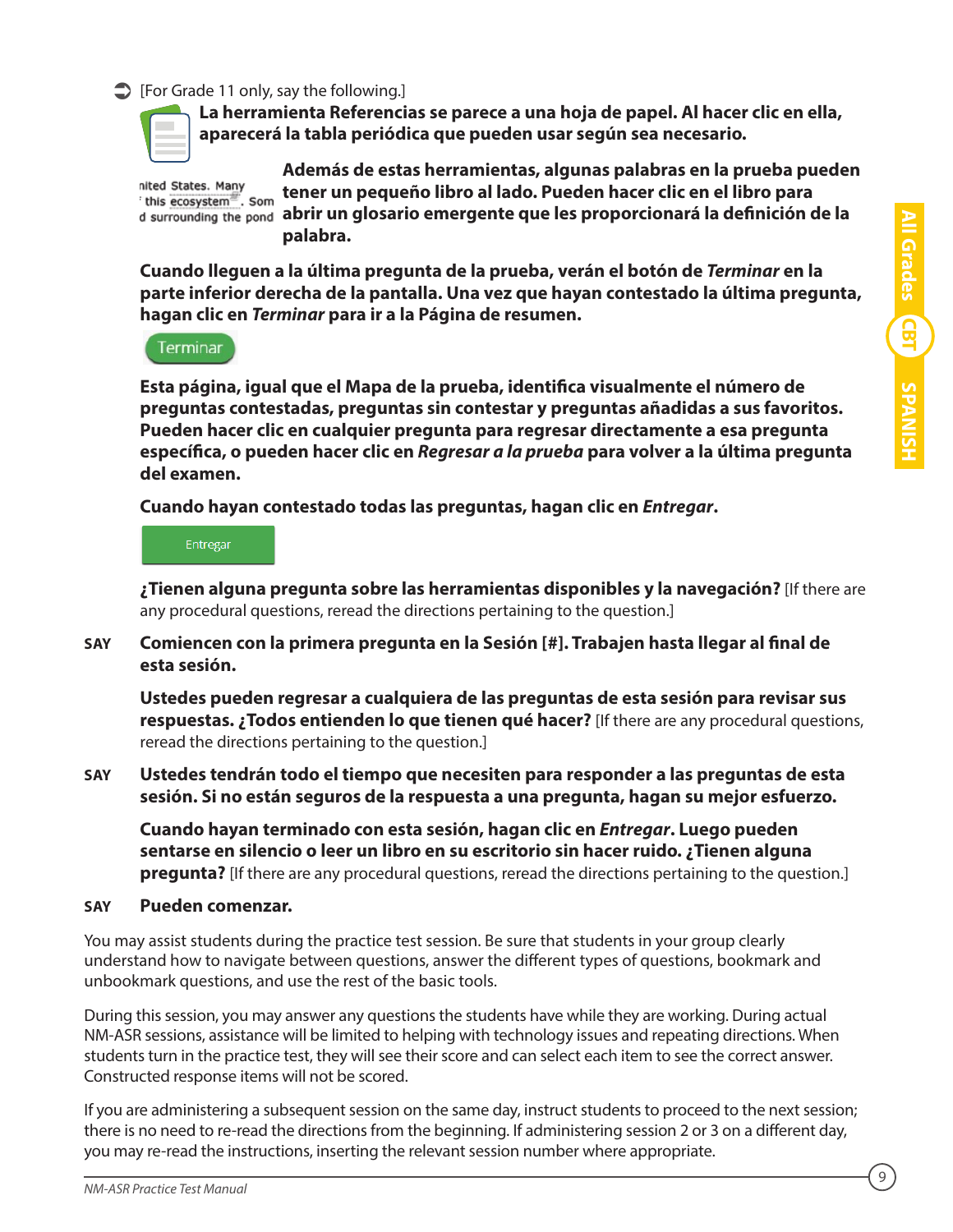## <span id="page-11-0"></span>**1.4 PBT Practice Test Directions and Scripts (English)**

#### **Recommended Session Time: Grades 5 & 8:** 37 minutes\*

**Grade 11:** 38 minutes\*

\*Allow an additional 15 minutes to distribute materials and read the directions to the students.

**Materials Needed:** test booklets, answer documents, sharpened No. 2 pencils with erasers, (for grade 11 only) periodic table reference sheets

**Note:** On the actual NM-ASR, calculators **may not** be used. Scratch paper may be used. Spelling words for students is prohibited.

## **SAY We will now begin a practice test for the New Mexico Assessment for Science Readiness (NM-ASR).**

**The practice test has the same kinds of questions that you will see on the real test, but your answers to questions on this practice test do not count toward your NM-ASR score.**

**I will now give you your test booklet and answer document. Leave both closed until I tell you what to do.** [For Grade 11 only, say the following.] **I will also give you a periodic table reference sheet for you to use as needed.**

[Distribute the test booklets, answer documents, and two pencils to each student. For grade 11 only, distribute a reference sheet to each student.]

**SAY Only No. 2 pencils may be used. Mechanical pencils may NOT be used.**

**Look at the name boxes on the front covers of your test booklet and answer document. Print your first and last name neatly on the lines on each document.** [Pause.]

**SAY Open your test booklet to the Session [#] Science directions.** [Say the number of the session you are administering: 1, 2, or 3.] **Open your answer document to the first page that says "Session [#] Science." Do not fold your answer document back during this test.**

Walk around the room to make sure everyone has the booklets open to the correct pages. Answer documents should be open flat, not folded back.

**SAY In this session, each question will have specific directions explaining how to answer. For some questions, you may need to choose more than one correct answer. You will answer other questions by writing your answers in the boxes provided in your answer document. Be sure to fit your answers within the boxes. Some questions have two or more parts. Be sure to answer all parts. While you are working, be sure to erase completely any changes that you make and clearly fill in the bubble for your intended answer.**

**Look at the directions in the test booklet at the top of the page. Follow along as I read them aloud. "Directions: Read each question carefully. For each multiple-choice question, decide which is the best answer. For each open-ended item, be sure to write your answer in the lined box provided in your answer document. Only answers and work written inside the answer boxes will be scored."** 

**Are there any questions?** [If there are any procedural questions, reread the directions.]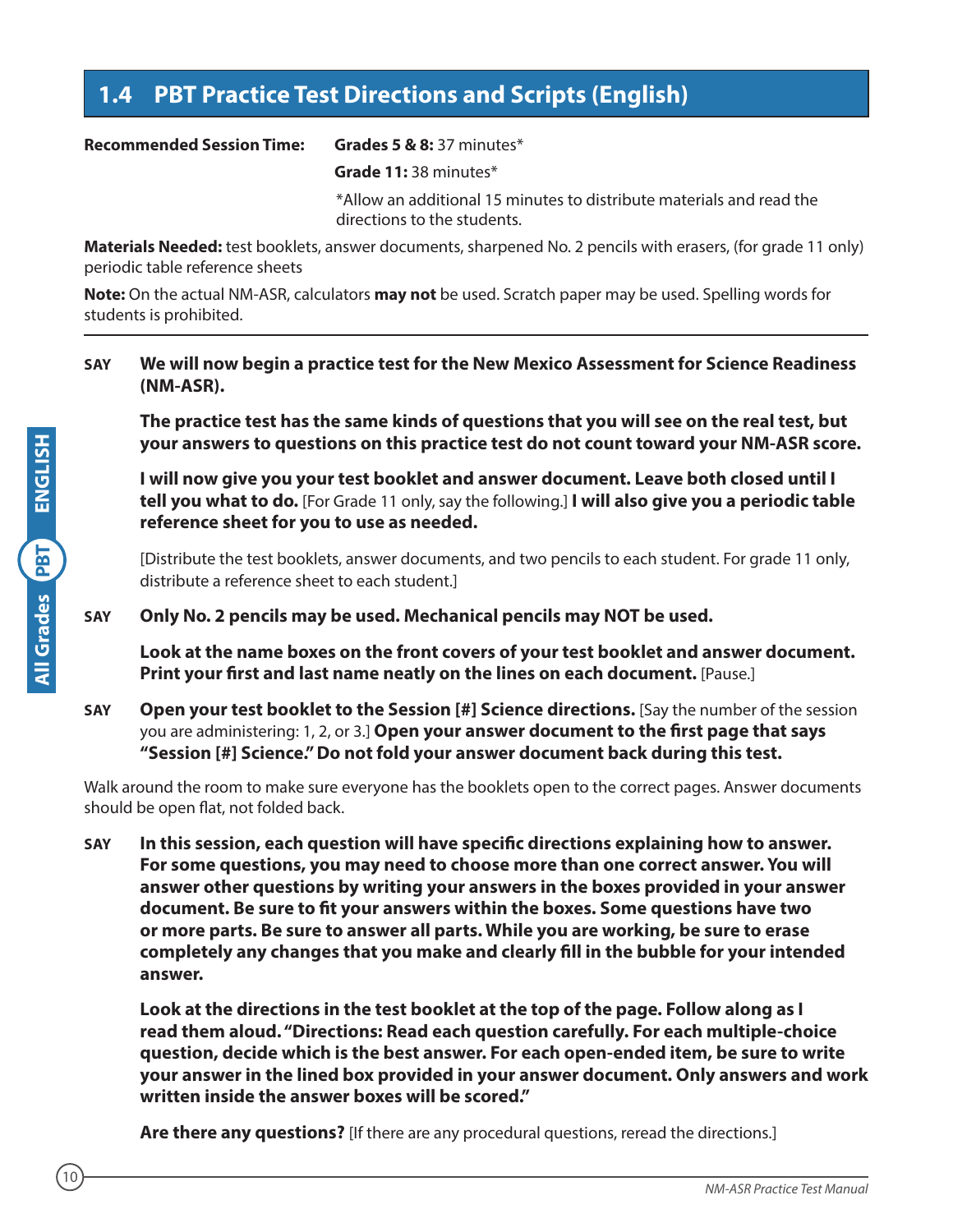**SAY You will have as much time as you need to answer the questions in this session. If you are not sure about the answer to a question, do the best you can. You may draw or write in your test booklet if this will help you answer the questions. Begin with the first question in this session and continue working until you see the stop sign. Do not work past the stop sign. Remember to mark or write all of your answers inside the answer boxes in the answer document. Anything written in the test booklet will NOT be scored.**

**When you are finished with this session, close your test booklet and answer document and insert your answer document into your test booklet. You may then sit quietly or quietly read a book at your desk. Do you have any questions?** [If there are any procedural questions, reread the directions.]

## **SAY You may begin.**

You may assist students during the practice test session. You may answer any questions the students have while they are working. During actual NM-ASR sessions, assistance will be limited to helping with material issues and repeating directions.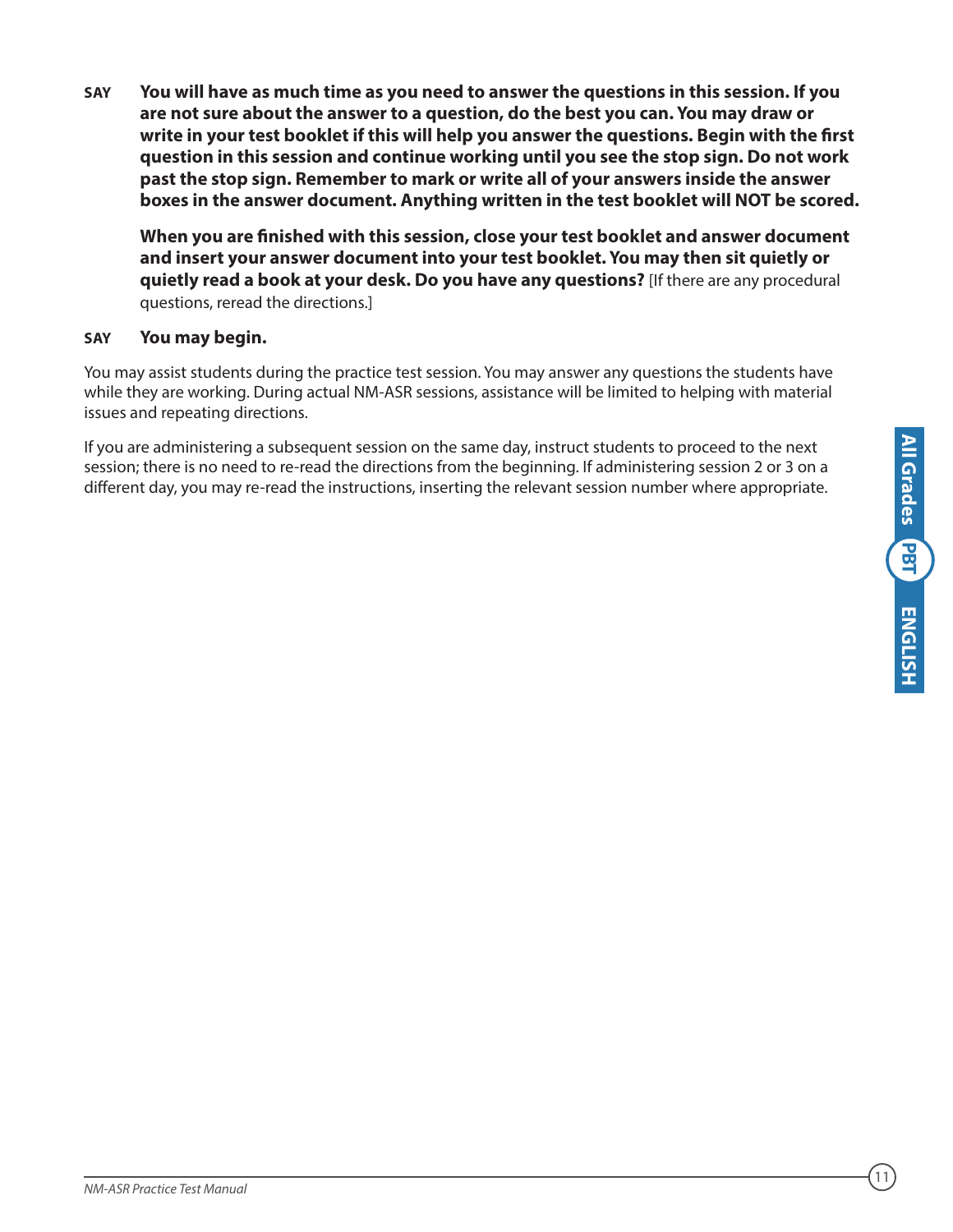## <span id="page-13-0"></span>**1.5 PBT Practice Test Directions and Scripts (Spanish)**

#### **Recommended Session Time: Grades 5 & 8:** 37 minutes\*

12

**All Grades SPANISH**

**SPANISH** 

**All Grades** PBT

**Grade 11:** 38 minutes\*

\*Allow an additional 15 minutes to distribute materials and read the directions to the students.

**Materials Needed:** test booklets, answer documents, sharpened No. 2 pencils with erasers, Spanish-English glossaries of science terms, (for grade 11 only) periodic table reference sheets

**Note:** On the actual NM-ASR, calculators **may not** be used. Scratch paper may be used. Spelling words for students is prohibited.

## **SAY Ahora comenzaremos la prueba de práctica para La Evaluación de preparación en ciencias de Nuevo México (NM-ASR por sus siglas en inglés).**

**La prueba de práctica tiene el mismo tipo de preguntas que verán en el examen real pero sus respuestas a estas preguntas en esta prueba no afectarán su calificación en la evaluación de NM-ASR.** 

**Ahora voy a entregarles su folleto de prueba y su documento de respuestas. Manténganlos cerrados hasta que yo les diga lo que van a hacer.** [For Grade 11 only, say the following.] **Tambien voy a entregarles una hoja de referencia de la tabla periódica que puedes usar según sea necesario.**

[Distribute the test booklets, answer documents, and two pencils to each student. For grade 11 only, distribute a reference sheet to each student.]

**SAY Sólo pueden usar lápices número 2. NO pueden usar lápices mecánicos.**

**Busquen los recuadros para escribir el nombre en la portada de su folleto de prueba y de su documento de respuestas. Escriban su nombre y apellido con claridad sobre la línea en cada uno de los documentos.** [Pause.]

**SAY Abran su folleto de prueba en las instrucciones de la Sesión [#] de Ciencias.** [Say the number of the session you are administering: 1, 2, or 3.] **Abran su documento de respuestas en la primera página, que dice "Sesión [#], Ciencias". No doblen su documento de respuestas hacia atrás durante esta prueba.**

Walk around the room to make sure everyone has the booklets open to the correct pages. Answer documents should be open flat, not folded back.

**SAY En esta sesión, cada pregunta tendrá instrucciones específicas explicando cómo responder. Para algunas preguntas, puede ser que necesites elegir más de una respuesta correcta. Otras preguntas las responderán escribiendo sus respuestas en los recuadros provistos en su documento de respuestas. Asegúrense de utilizar solo el espacio en los recuadros. Algunas preguntas tienen dos o más partes. Asegúrense de responder todas las partes. Mientras trabajan, asegúrense de borrar bien cualquier cambio que hagan y de rellenar claramente el círculo.**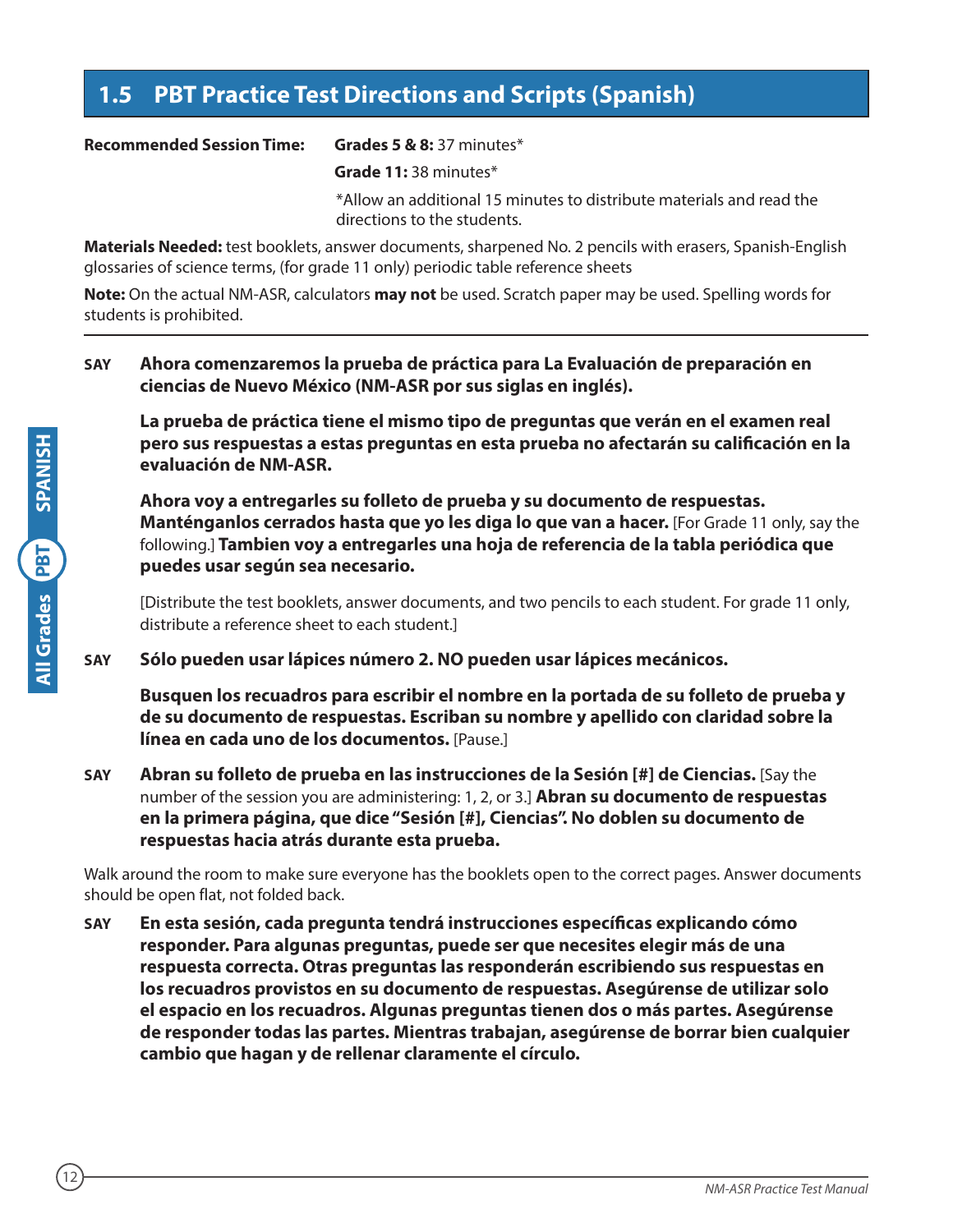**Lean las instrucciones del folleto de prueba al inicio de la página. Vayan siguiéndolas mientras yo las leo en voz alta. "Instrucciones: Lee con atención cada una de las preguntas. Para cada pregunta de opción múltiple decide cuál es la mejor respuesta y asegúrate de marcar tus respuestas en tu documento de respuestas. Para cada pregunta de respuesta abierta, asegúrate de escribir tu respuesta en el recuadro con líneas proporcionado en tu documento de respuesta. Sólo se calificarán las respuestas y el trabajo escritos en los recuadros de respuestas".** 

**¿Tienen alguna pregunta?** [If there are any procedural questions, reread the directions.]

**SAY Ustedes tendrán todo el tiempo que necesiten para responder a las preguntas de esta sesión. Si no están seguros de la respuesta a una pregunta, hagan su mejor esfuerzo. Pueden dibujar o escribir en su folleto de prueba, si eso les ayuda a contestar las preguntas. Comiencen con la primera pregunta en esta sesión y continúen trabajando hasta que vean el simbolo de alto. No hagan nada más allá del simbolo de alto. Recuerden marcar o escribir todas sus respuestas en los recuadros proporcionados en su documento de respuestas. NO se calificará nada de lo que hayan escrito en el folleto de prueba.**

**Cuando hayan terminado esta sesión, cierren su folleto de prueba y su documento de respuestas, y metan el documento de respuestas adentro del folleto de prueba. Luego, pueden sentarse en silencio o leer un libro en su escritorio sin hacer ruido. ¿Tienen alguna pregunta?** [If there are any procedural questions, reread the directions.]

## **SAY Pueden comenzar.**

You may assist students during the practice test session. You may answer any questions the students have while they are working. During actual NM-ASR sessions, assistance will be limited to helping with material issues and repeating directions.